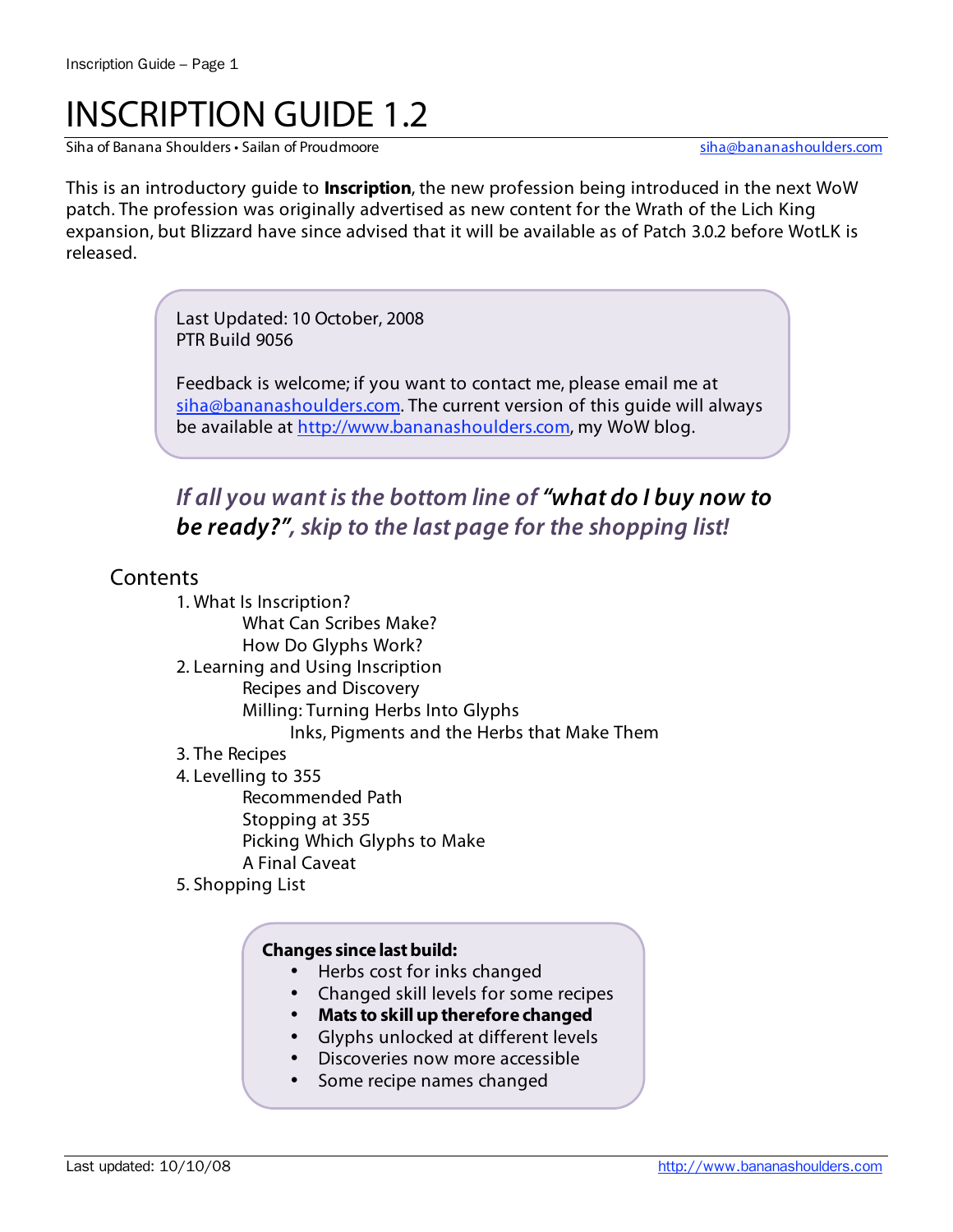# **1. What is Inscription?**

Inscription is a profession practised by Scribes. At its core, Inscription involves using herbs to create glyphs of magical power, which enhance spells and items. It is unique among WoW professions in that most of its products change the gameplay of core class abilities, rather than providing stat buffs of one kind or another as other professions do.

# **What Can Scribes Make?**

Scribes can create a range of glyphs, scrolls and other consumables that anyone can use. They make:

- **Attribute scrolls**  Examples: Scroll of Stamina V, Scroll of Spirit II
- **Glyphs** for characters to permanently modify or boost their spells and abilities Examples: Glyph of Holy Light, Glyph of Polymorph
- Blank "**vellums**" for enchanters to create packaged enchantments
- **Tarot cards** similar to the Darkmoon Faire cards; these are pre-60 content Example: The "Shadowy Tarot" gives Demons cards; a deck of five Demons cards gives a quest awarding one of three level 40 BoP blue weapons.
- Random level 60, 70 and 80 **Darkmoon cards**
- Other **utility consumables**

Examples: Scroll of Recall, a consumable hearthstone-equivalent on a 15 minute cooldown, usable only by inscribers; Certificate of Ownership, which allows a hunter to rename a pet.

In addition, Scribes have several abilities only they can take advantage of:

- **Master's Inscriptions** self-only shoulder enchants (similar to enchanter-only ring enchants or the new tailor-only spellthreads). These come in four varieties: Axe (AP/Crit), Crag (Spellpower/mp5), Pinnacle (Dodge/Defense) and Storm (Spellpower/Crit), and require level 400 Inscription to learn.
- **Off-hand items** bind-on-pickup offhands, from low-level blues to level 77 epics.

Note that **two publicised features of the profession – temporary enhancements for armor called 'Runewords' and the extra Glyph slot for scribes – have been removed**.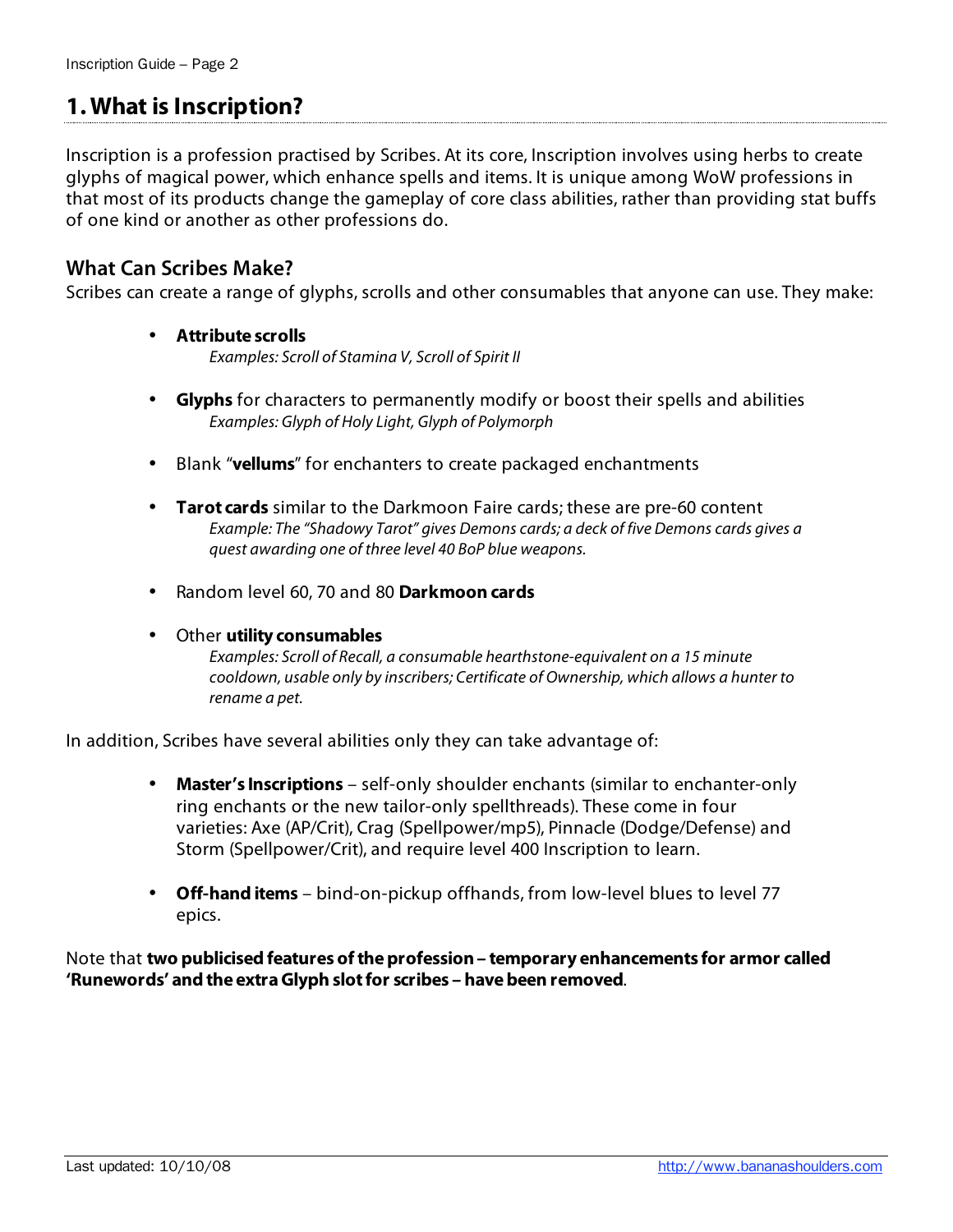# **How Do Glyphs Work?**

Every character has a 'glyphs' tab in their spellbook, which has slots for 6 glyphs - 3 Minor and 3 Greater glyphs. Glyphs created by Scribes are put in these slots, and will modify the character's spells.

Glyphs currently require a Lexicon of Power to apply; it's an in-game item like an alchemy lab or mana loom and there's one near each Inscription trainer (see below for locations). In practice, this will stop people from swapping Inscriptions 'in the field'.

Minor glyphs give a minor or cosmetic effect, eg:

- changes the visual effect of a spell
- gives a small reduction in a spell's mana cost
- gives a buff spell increased duration

Major glyphs give a significant upgrade, eg:

- increases chance to avoid interruption while casting
- increases damage done by a spell

Even low-level characters will be able to use Glyphs:

- Level 15: Unlocks 1 Minor and 1 Major Glyph
- Level 30: Unlocks 1 Major Glyph
- Level 50: Unlocks 1 Minor Glyph
- Level 70: Unlocks 1 Minor Glyph
- Level 80: Unlocks 1 Major Glyph

Glyphs also have level requirements for use.

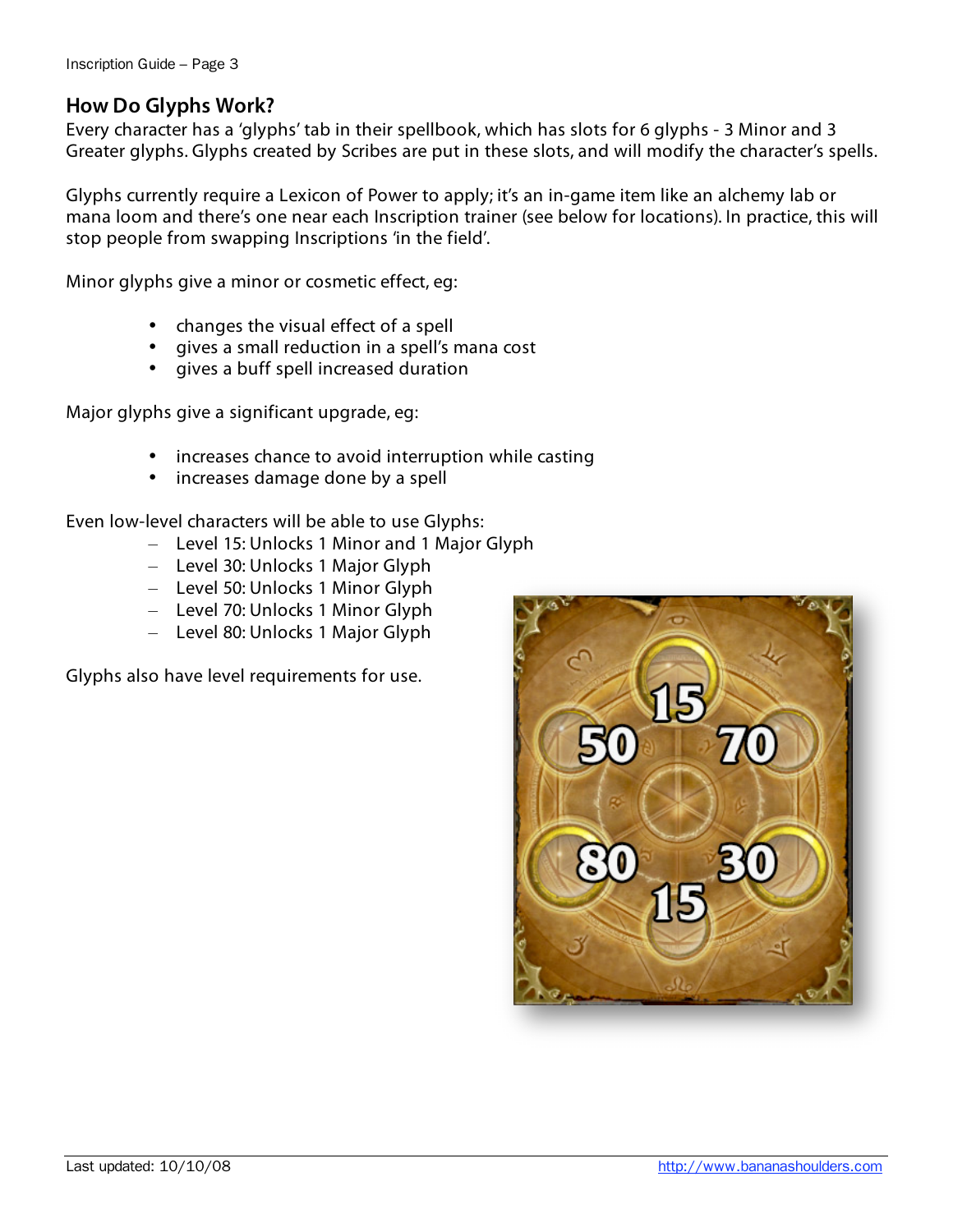# **2. Learning and Using Inscription**

Inscription is, unsurprisingly, learnt from Inscription trainers. They can be found in various cities in Azeroth, Outland and Northrend:

#### **Alliance**

Trains 1-300:

- Catarina Stanford, near the Stockade, Stormwind
- Elise Brightletter, Great Forge, Ironforge
- Feyden Darkin, Craftsmen's Terrace, **Darnassus**
- Thoth, Crystal Halls, The Exodar
- Trains 1-375:
	- Michael Schwan, Honor Hold, Hellfire Peninsula

Trains 1-450:

- Mindri Dinkles, Valgarde, Howling Fiord
- Tink Brightbolt, Valiance Keep, Borean Tundra

#### **Neutral**

Trains 1-450:

• Professor Pallin, Magus Commerce Exchange, Dalaran

**Horde**

Trains 1-300:

- Jo'mah, The Drag, Orgrimmar
- Margaux Parchley, The Apothecarium, Undercity
- Poshken Hardbinder, Pools of Vision, Thunder Bluff
- Zantasia, Court of the Sun, Silvermoon City

Trains 1-375:

• Neferatti, Thrallmar, Hellfire Peninsula

Trains 1-450:

- Booker Kells, Vengeance Landing, Howling Fjord
- Adelene Sunlance, Warsong Hold, Borean Tundra

Inscribers will also need a Virtuoso Inking Set and various kinds of blank parchment; these are sold by Inscription Supplies vendors. There's one near each trainer.

# **Recipes and Discovery**

Inscription Trainers will train Inscription recipes from 1-350 in 3.0.2 and up to 425 in Wrath of the Lich King. (The skill cap is 450.) There are no Inscription recipes known on any vendors yet, nor any recipe drops from mobs. All trainable Glyphs are Major Glyphs.

Minor Glyphs are learnt through discovery, similar to the Alchemy system introduced in The Burning Crusade. You can begin this process by learning **Minor Inscription Research** from the trainer at 75 skill; this makes random scrolls and gives you a high chance of discovering a new minor glyph.

Northrend trainers also teach a 385 Inscription recipe requiring level 75, **Northrend Inscription Research**. This recipe 'compiles your experiences from the day, creating a random assortment of inscribed works. You are very likely to discover new major glyph recipes this way'.

Both Research recipes have a 20-hour cooldown.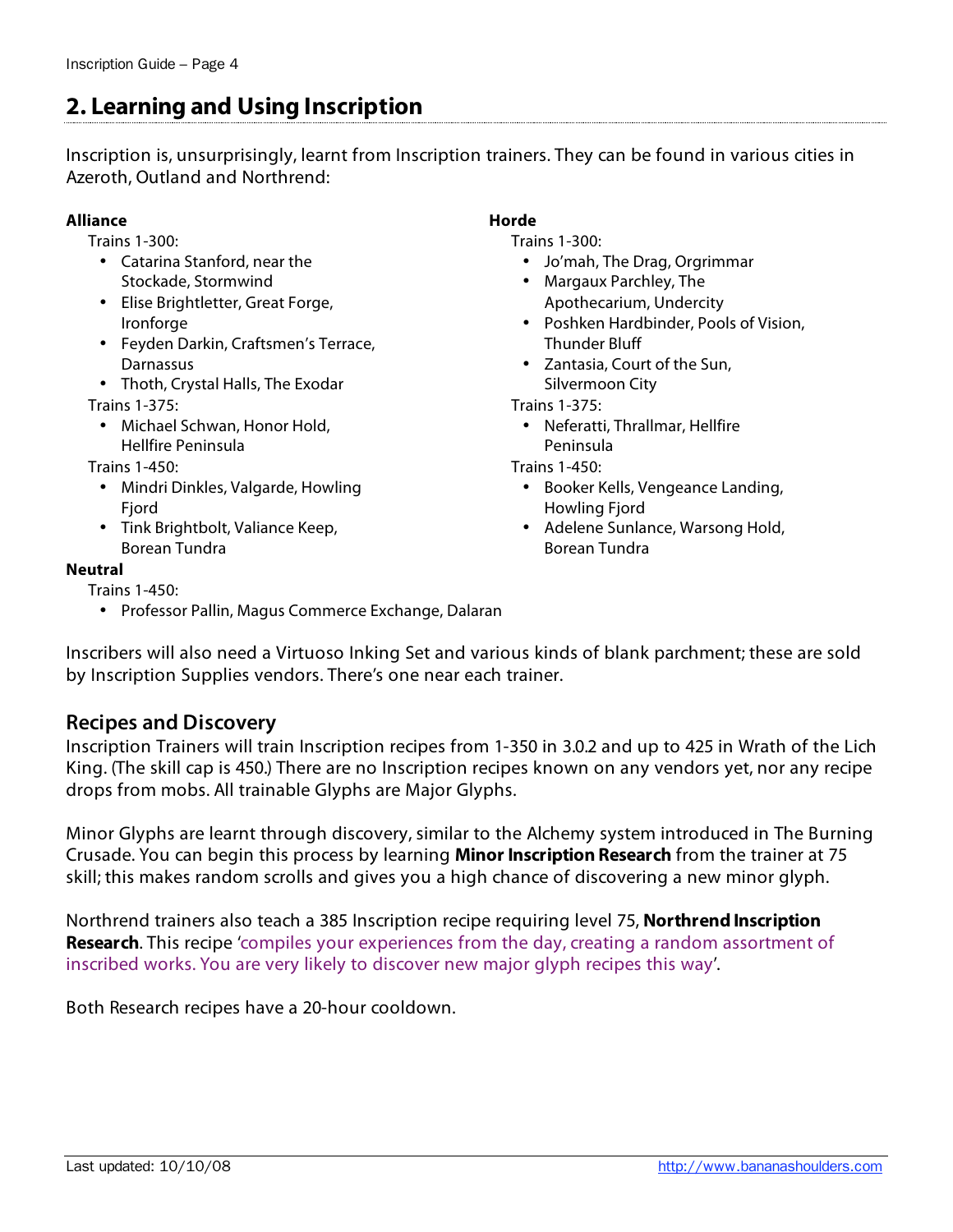# **Milling: Turning Herbs Into Glyphs**

Milling is a subskill of Inscription, and a direct parallel of Jewelcrafting's Prospecting. Inscribers learn Milling for free when they first train Inscription, and Milling herbs never gives skillups. Herbs require different levels of Inscription skill to mill.

Milling allows an inscriber to turn 5 herbs into a few pieces of the appropriate type of pigment. These pigments are then used to create inks, which are used directly in Inscription recipes.

Milling each batch of herbs also has a chance to produce a rare pigment as well as the common one. For instance, milling 5 Briarthorn will produce 2 to 4 Dusky Pigment, and may also give one or more Verdant Pigments as well. The rare pigments are used to make rarer inks, which are in turn used to make offhand items, tarot cards and other special Inscription recipes.

Averaged across all herb types (and based on over 1500 trials), milling 100 Herbs (5 at a time) is likely to produce about 54-55 pieces of the common pigment, and 6 or 7 pieces of the uncommon pigment (except Alabaster-level herbs, which don't have an uncommon pigment). This may vary by pigment type and herb type, although I haven't done enough tests to be sure yet.

| <br>Ink          | Pigment(s)                        | <b>Herbs</b>                                                                               |
|------------------|-----------------------------------|--------------------------------------------------------------------------------------------|
| Ivory Ink        | Alabaster Pigment                 | Earthroot, Peacebloom, Silverleaf                                                          |
| Moonglow Ink     | Alabaster Pigment x2              |                                                                                            |
| Midnight Ink     | Dusky Pigment x2                  | Briarthorn, Bruiseweed, Mageroyal, Stranglekelp,<br>Swiftthistle                           |
| Hunter's lnk *   | Verdant Pigment (uncommon)        | Briarthorn, Bruiseweed, Mageroyal, Stranglekelp,<br>Swiftthistle                           |
| Lion's Ink       | Golden Pigment x2                 | Grave Moss, Kingsblood, Liferoot, Wild Steelbloom                                          |
| Dawnstar Ink*    | Burnt Pigment (uncommon)          | Grave Moss, Kingsblood, Liferoot, Wild Steelbloom                                          |
| Jadefire Ink     | Emerald Pigment x2                | Fadeleaf, Goldthorn, Khadgar's Whisker, Wintersbite                                        |
| Royal Ink*       | Indigo Pigment (uncommon)         | Fadeleaf, Goldthorn, Khadgar's Whisker, Wintersbite                                        |
| Celestial Ink    | Violet Pigment x2                 | Arthas' Tears, Blindweed, Firebloom, Ghost Mushroom,                                       |
| Fiery Ink*       | Ruby Pigment (uncommon)           | Gromsblood, Purple Lotus, Sungrass<br>Arthas' Tears, Blindweed, Firebloom, Ghost Mushroom, |
|                  |                                   | Gromsblood, Purple Lotus, Sungrass                                                         |
| Shimmering Ink   | Silvery Pigment x2                | Dreamfoil, Golden Sansam, Icecap, Mountain Silversage,                                     |
|                  |                                   | Plaguebloom                                                                                |
| Ink of the Sky * | Sapphire Pigment (uncommon)       | Dreamfoil, Golden Sansam, Icecap, Mountain Silversage,                                     |
|                  |                                   | Plaguebloom                                                                                |
| Ethereal Ink     | Nether Pigment x2                 | All Outland herbs                                                                          |
| Darkflame Ink*   | Ebon Pigment (uncommon)           | All Outland herbs                                                                          |
| Ink of the Sea   | Azure Pigment x2                  | All Northrend herbs                                                                        |
|                  | lcy Pigment (uncommon)            | All Northrend herbs                                                                        |
| Snowfall Ink*    | lcy Pigment x2 + Azure Pigment x2 | see above                                                                                  |

### **Inks, Pigments, and the Herbs That Make Them**

\* - these inks are made from rarer pigments and are only used for specialty items.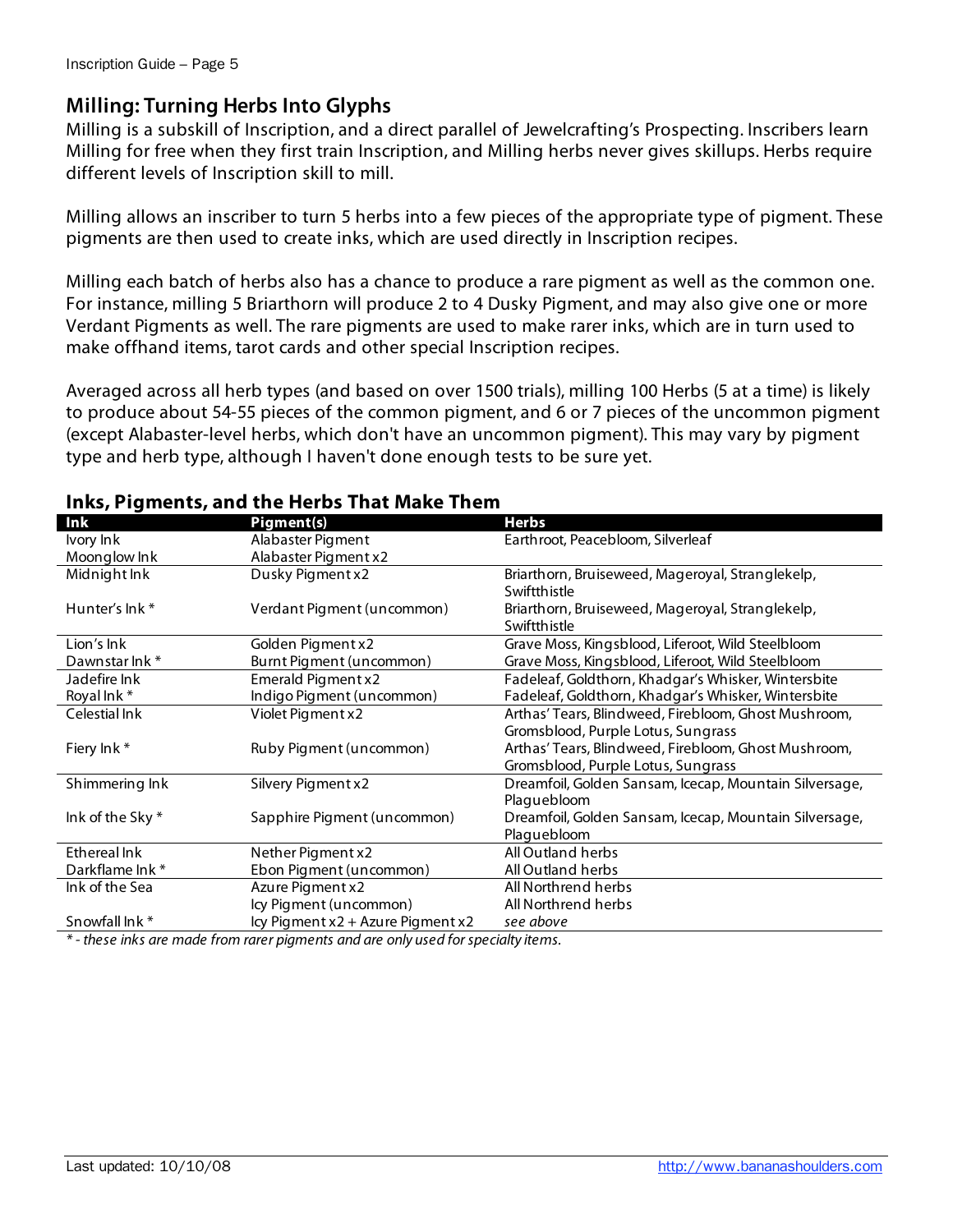# **3. The Recipes**

All of the Inscription recipes listed here come directly from Inscription trainers. Please note that this covers **only recipes available up to 350 skill in the 3.0.2 Patch**.

| Recipe turns [colour] at skill         |              |                |            |     |            |                                                |
|----------------------------------------|--------------|----------------|------------|-----|------------|------------------------------------------------|
| Recipe                                 | Learnt<br>At | О              | Υ          | G   | J,         | Mats                                           |
| Ivory Ink                              | 1            | $\mathbf{1}$   | 15         | 22  | 30         | 1 Alabaster Pigment                            |
| Scroll of Intellect                    | 1            | $\mathbf{1}$   | 35         | 40  | 45         | 1 Ivory Ink                                    |
| Scroll of Spirit                       | $\mathbf{1}$ | $\mathbf{1}$   | 35         | 40  | 45         | 1 Ivory Ink                                    |
| Scroll of Stamina                      | $\mathbf{1}$ | $\mathbf{1}$   | 35         | 40  | 45         | 1 Ivory Ink                                    |
| Scroll of Agility                      | 15           | 15             | 35         | 40  | 45         | 2 Ivory Ink                                    |
| Scroll of Strength                     | 15           | 15             | 35         | 40  | 45         | 2 Ivory Ink                                    |
| Armor Vellum                           | 35           | 35             | 75         | 87  | 100        | 1 Moonglow Ink                                 |
| Moonglow Ink                           | 35           | 35             | 45         | 60  | 75         | 2 Alabaster Pigment                            |
| Scroll of Recall                       | 35           | 35             | 60         | 67  | 75         | 1 Moonglow Ink                                 |
| Midnight Ink                           | 75           | $\blacksquare$ | 75         | 77  | 80         | 2 Dusky Pigment                                |
| Minor Inscription Research             | 75           | 75             | 125        | 137 | 150        | 1 Moonglow Ink                                 |
| Scroll of Intellect II                 | 75           | ÷,             | 75         | 80  | 150        | 1 Midnight Ink                                 |
| Scroll of Spirit II                    | 75           | ÷              | 75         | 80  | 85         | 1 Midnight Ink                                 |
| Scroll of Stamina II                   | 75           | $\blacksquare$ | 75         | 80  | 85         | 1 Midnight Ink                                 |
| Weapon Vellum                          | 75           | 75             | 100        | 112 | 125        | 3 Midnight Ink                                 |
| Glyph of Backstab                      | 80           | 80             | 90         | 100 | 110        | 1 Midnight Ink                                 |
| Glyph of Frost Nova                    | 80           | 80             | 90         | 100 | 110        | 1 Moonglow Ink                                 |
| Glyph of Hunter's Mark                 | 80           | 80             | 90         | 100 | 110        | 1 Midnight Ink                                 |
| Glyph of Power Word: Shield            | 80           | 80             | 90         | 100 | 110        | 1 Midnight Ink                                 |
| Glyph of Rejuvenation                  | 80           | 80             | 90         | 100 | 110        | 1 Midnight Ink                                 |
| Glyph of Spiritual Attunement          | 80           | 80             | 90         | 100 | 110        | 1 Midnight Ink                                 |
| Scroll of Strength II                  | 80           | $\blacksquare$ | 80         | 85  | 90         | 1 Midnight Ink                                 |
| Glyph of Corruption                    | 85           | 85             | 95         | 105 | 115        | 1 Midnight Ink                                 |
| Glyph of Flame Shock                   | 85           | 85             | 95         | 105 | 115        | 1 Midnight Ink                                 |
| Glyph of Rapid Charge                  | 85           | 85             | 95         | 105 | 115        | 1 Midnight Ink                                 |
| Glyph of Wrath                         | 85           | 85             | 95         | 105 | 115        | 1 Midnight Ink                                 |
| Hunter's Ink                           | 85           | ٠              | 85         | 90  | 95         | 1 Verdant Pigment                              |
| Scroll of Agility II                   | 85           | $\blacksquare$ | 85         | 90  | 95         | 1 Midnight Ink                                 |
| Glyph of Hammer of Justice             | 90           | 90             | 100        | 110 | 120        | 1 Midnight Ink                                 |
| Glyph of Maul                          | 90           | 90             | 100        | 110 | 120        | 1 Midnight Ink                                 |
| Glyph of Ice Armor                     | 90           | 90             | 100        | 110 | 120        | 1 Midnight Ink                                 |
| Glyph of Serpent Sting                 | 90           | 90             | 100        | 110 | 120        | 1 Midnight Ink                                 |
| Glyph of Evasion                       | 95           | 95             | 105        | 110 | 120        | 2 Midnight Ink                                 |
| Glyph of Healthstone                   | 95           | 95             | 105        | 110 | 120        | 2 Midnight Ink                                 |
| Glyph of Heroic Strike                 | 95           | 95             | 105        | 110 | 120        | 2 Midnight Ink                                 |
| Glyph of Lightning Shield              | 95           | 95             | 105        | 110 | 120        | 2 Midnight Ink                                 |
| Glyph of Psychic Scream                | 95           | 95             | 105        | 110 | 120        | 2 Midnight Ink                                 |
| Glyph of Arcane Explosion              | 100          | 100            | 105        | 110 | 120        | 1 Lion's Ink                                   |
| Glyph of Arcane Shot                   | 100          | 100            | 105        | 110 | 120        | 1 Lion's Ink                                   |
| <b>Glyph of Entangling Roots</b>       | 100          | 100            | 105        | 110 | 120        | 1 Lion's Ink                                   |
| Lion's Ink                             | 100          | ٠              | ٠          | 100 | 105        | 2 Golden Pigment                               |
| Glyph of Eviscerate                    | 105          | 105            | 110        | 115 | 120        | 1 Lion's Ink                                   |
| Glyph of Fade                          | 105          | 105            | 110        | 115 | 120        | 1 Lion's Ink                                   |
| Glyph of Holy Light                    |              | 105            |            |     | 120        | 1 Lion's Ink                                   |
|                                        | 105          |                | 110        | 115 |            |                                                |
| Glyph of Fire Nova Totem               | 110<br>110   | 110            | 115        | 120 | 125<br>125 | 1 Lion's Ink                                   |
| Glyph of Health Funnel                 |              | 110            | 115        | 120 |            | 1 Lion's Ink                                   |
| Glyph of Rending                       | 110          | 110            | 115        | 120 | 125        | 1 Lion's Ink                                   |
| <b>Mysterious Tarot</b><br>Mystic Tome | 110<br>110   | 110<br>110     | 125<br>125 | 137 | 150<br>150 | 1 Hunter's Ink, 1 Midnight Ink                 |
|                                        |              |                |            | 137 |            | 5 Hunter's Ink, 2 Midnight Ink<br>1 Lion's Ink |
| <b>Glyph of Arcane Missiles</b>        | 115          | 115            | 120        | 125 | 130        |                                                |
| Glyph of Aspect of the Monkey          | 115          | 115            | 120        | 125 | 130        | 1 Lion's Ink                                   |
| Glyph of Healing Touch                 | 115          | 115            | 120        | 125 | 130        | 1 Lion's Ink                                   |
| Glyph of Expose Armor                  | 120          | 120            | 125        | 130 | 135        | 2 Lion's Ink                                   |
| Glyph of Flash Heal                    | 120          | 120            | 125        | 130 | 135        | 2 Lion's Ink                                   |
| Glyph of Judgement                     | 120          | 120            | 125        | 130 | 135        | 2 Lion's Ink                                   |
| Book of Survival                       | 125          | 125            | 150        | 162 | 175        | 5 Dawnstar Ink, 2 Lion's Ink                   |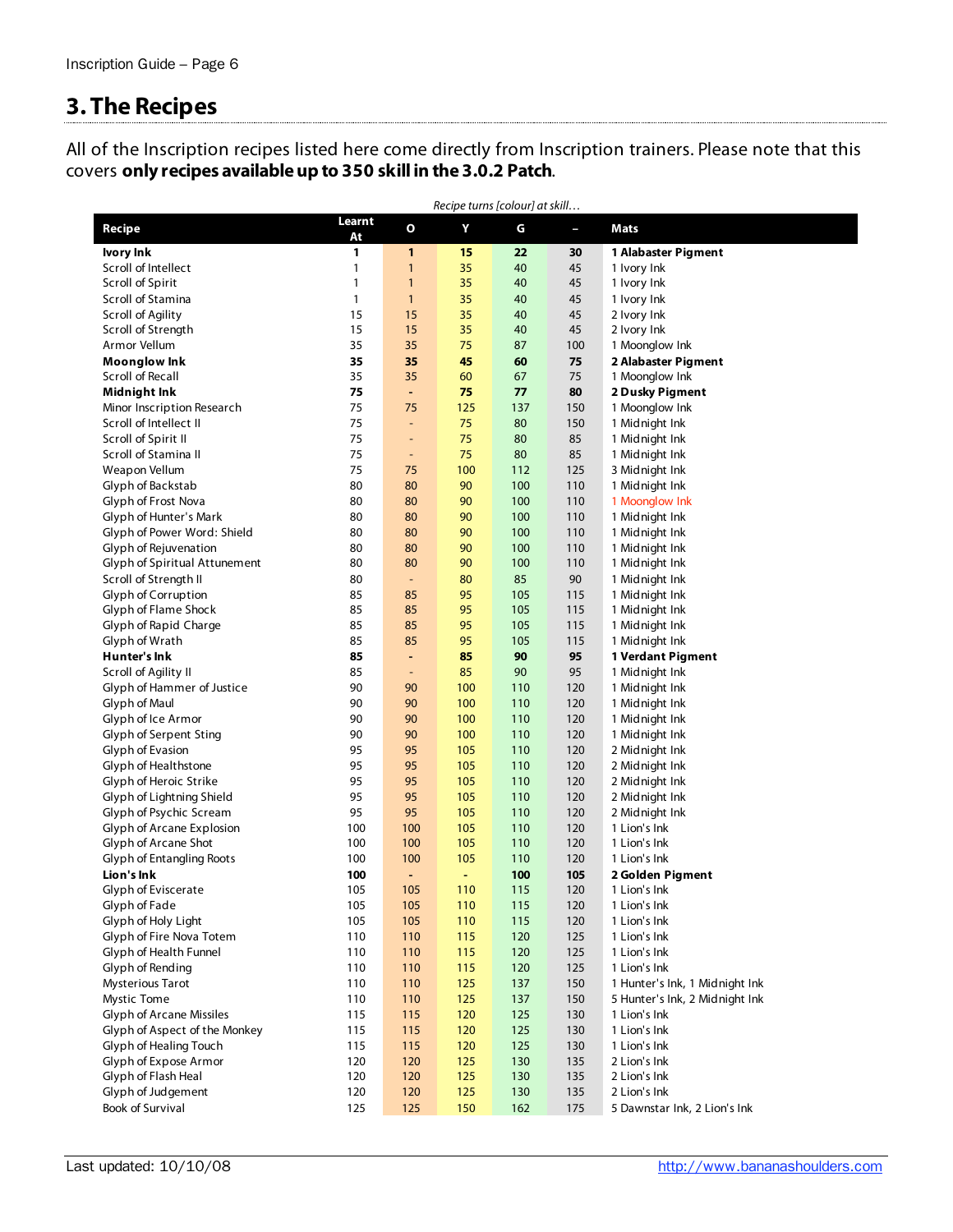#### Inscription Guide – Page 7

| Recipe                                          | Learnt     | O              | Υ          | G          | L          | Mats                               |
|-------------------------------------------------|------------|----------------|------------|------------|------------|------------------------------------|
| Dawnstar Ink                                    | At<br>125  | $\blacksquare$ | 125        | 130        | 135        | 1 Burnt Pigment                    |
| Glyph of Fear                                   | 125        | 125            | 130        | 135        | 140        | 2 Lion's Ink                       |
| Glyph of Flametongue Weapon                     | 125        | 125            | 130        | 135        | 140        | 2 Lion's Ink                       |
| Glyph of Hamstring                              | 125        | 125            | 130        | 135        | 140        | 2 Lion's Ink                       |
| <b>Strange Tarot</b>                            | 125        | 125            | 150        | 162        | 175        | 2 Dawnstar Ink, 1 Lion's Ink       |
| Tome of the Dawn                                | 125        | 125            | 150        | 162        | 175        | 5 Dawnstar Ink, 2 Lion's Ink       |
| Glyph of Blink                                  | 130        | 130            | 135        | 140        | 145        | 2 Lion's Ink                       |
| Glyph of Immolation Trap                        | 130        | 130            | 135        | 140        | 145        | 2 Lion's Ink                       |
| Glyph of Moonfire                               | 130        | 130            | 135        | 140        | 145        | 2 Lion's Ink                       |
| Glyph of Garotte                                | 135        | 135            | 140        | 145        | 150        | 2 Lion's Ink                       |
| Glyph of Inner Fire                             | 135        | 135            | 140        | 145        | 150        | 2 Lion's Ink                       |
| Glyph of Lay On Hands/Glyph of Divinity         | 135        | 135            | 140        | 145        | 150        | 2 Lion's Ink                       |
| Glyph of Imp                                    | 140        | 140            | 145        | 150        | 155        | 2 Lion's Ink                       |
| Glyph of Lightning Bolt                         | 140        | 140            | 145        | 150        | 155        | 2 Lion's Ink                       |
| Glyph of Sunder Armor                           | 140        | 140            | 145        | 150        | 155        | 2 Lion's Ink                       |
| Glyph of Insect Swarm                           | 150        | 150            | 155        | 160        | 165        | 1 Jadefire Ink                     |
| Glyph of Multi-Shot                             | 150        | 150            | 155        | 160        | 165        | 1 Jadefire Ink                     |
| Jadefire Ink                                    | 150        | ÷              | ÷          | 150        | 155        | 2 Emerald Pigment                  |
| Glyph of Evocation                              | 155        | 155            | 160        | 165        | 170        | 1 Jadefire Ink                     |
| Glyph of Righteous Defense                      | 155        | 155            | 160        | 165        | 170        | 1 Jadefire Ink                     |
| Scroll of Stamina III<br>Glyph of Gouge         | 155<br>160 | 155<br>160     | 160<br>165 | 165<br>170 | 170<br>175 | 1 Jadefire Ink<br>1 Jadefire Ink   |
| Glyph of Renew                                  | 160        | 160            | 165        | 170        | 175        | 1 Jadefire Ink                     |
| Scroll of Spirit III                            | 160        | 160            | 165        | 170        | 175        | 1 Jadefire Ink                     |
| Glyph of Shadow Bolt                            | 165        | 165            | 170        | 175        | 180        | 1 Jadefire Ink                     |
| Glyph of Strength of Earth Totem                | 165        | 165            | 170        | 175        | 180        | 1 Jadefire Ink                     |
| Scroll of Intellect III                         | 165        | 165            | 170        | 175        | 180        | 1 Jadefire Ink                     |
| Glyph of Overpower                              | 170        | 170            | 175        | 180        | 185        | 1 Jadefire Ink                     |
| Glyph of Rebirth                                | 170        | 170            | 175        | 180        | 185        | 2 Jadefire Ink                     |
| Scroll of Strength III                          | 170        | 170            | 175        | 180        | 185        | 1 Jadefire Ink                     |
| Arcane Tarot                                    | 175        | 175            | 200        | 205        | 210        | 2 Royal Ink, 1 Jadefire Ink        |
| Glyph of Aimed Shot                             | 175        | 175            | 180        | 185        | 190        | 2 Jadefire Ink                     |
| Glyph of Icy Veins                              | 175        | 175            | 180        | 185        | 190        | 2 Jadefire Ink                     |
| Royal Guide of Escape Routes                    | 175        | 175            | 200        | 205        | 210        | 5 Royal Ink, 2 Jadefire Ink        |
| <b>Royal Ink</b>                                | 175        | ÷              | ÷.         | 175        | 180        | 1 Indigo Pigment                   |
| Scroll of Agility III                           | 175        | 175            | 180        | 185        | 190        | 1 Jadefire Ink                     |
| Tome of Kings                                   | 175        | 175            | 200        | 205        | 210        | 5 Royal Ink                        |
| Glyph of Cleansing                              | 180        | 180            | 185        | 190        | 195        | 2 Jadefire Ink                     |
| Glyph of Shadow Word: Pain                      | 180        | 180            | 185        | 190        | 195        | 2 Jadefire Ink                     |
| Glyph of Frost Shock                            | 185        | 185            | 190        | 195        | 200        | 2 Jadefire Ink                     |
| Glyph of Sap                                    | 185        | 185            | 190        | 195        | 200        | 2 Jadefire Ink                     |
| Glyph of Revenge                                | 190        | 190            | 195        | 200        | 205        | 2 Jadefire Ink                     |
| Glyph of Voidwalker                             | 190        | 190            | 195        | 200        | 205        | 2 Jadefire Ink                     |
| Armor Vellum II                                 | 200        | 200            | 210        | 215        | 220        | 1 Celestial Ink                    |
| <b>Celestial Ink</b>                            | 200<br>200 | ٠              | Ξ          | 200        | 205        | 2 Violet Pigment                   |
| Certificate of Ownership<br>Glyph of Deterrence | 200        | 200<br>200     | 205<br>205 | 210<br>210 | 215<br>215 | 2 Celestial Ink<br>1 Celestial Ink |
| Glyph of Rip                                    | 200        | 200            | 205        | 210        | 215        | 1 Celestial Ink                    |
| Scroll of Recall II                             | 200        | 200            | 215        | 220        | 225        | 1 Celestial Ink                    |
| Glyph of Consecration                           | 205        | 205            | 210        | 215        | 220        | 1 Celestial Ink                    |
| Glyph of Improved Scorch                        | 205        | 205            | 210        | 215        | 220        | 1 Celestial Ink                    |
| Scroll of Stamina IV                            | 205        | 205            | 210        | 215        | 220        | 1 Celestial Ink                    |
| Glyph of Sinister Strike                        | 210        | 210            | 215        | 220        | 225        | 1 Celestial Ink                    |
| Glyph of Smite                                  | 210        | 210            | 215        | 220        | 225        | 1 Celestial Ink                    |
| Scroll of Spirit IV                             | 210        | 210            | 215        | 220        | 225        | 1 Celestial Ink                    |
| Glyph of Healing Stream Totem                   | 215        | 215            | 220        | 225        | 230        | 1 Celestial Ink                    |
| Glyph of Searing Pain                           | 215        | 215            | 220        | 225        | 230        | 1 Celestial Ink                    |
| Scroll of Intellect IV                          | 215        | 215            | 220        | 225        | 230        | 1 Celestial Ink                    |
| Glyph of Barbaric Insults                       | 220        | 220            | 225        | 230        | 235        | 1 Celestial Ink                    |
| Glyph of Starfire                               | 220        | 220            | 225        | 230        | 235        | 1 Celestial Ink                    |
| Scroll of Strength IV                           | 220        | 220            | 225        | 230        | 235        | 1 Celestial Ink                    |
| Book of Stars                                   | 225        | 225            | 240        | 245        | 250        | 5 Fiery Ink, 2 Celestial Ink       |
| Fiery Ink                                       | 225        | $\blacksquare$ | ÷          | 225        | 230        | 1 Ruby Pigment                     |
| Fire Eater's Guide                              | 225        | 225            | 240        | 245        | 250        | 5 Fiery Ink, 2 Celestial Ink       |

٠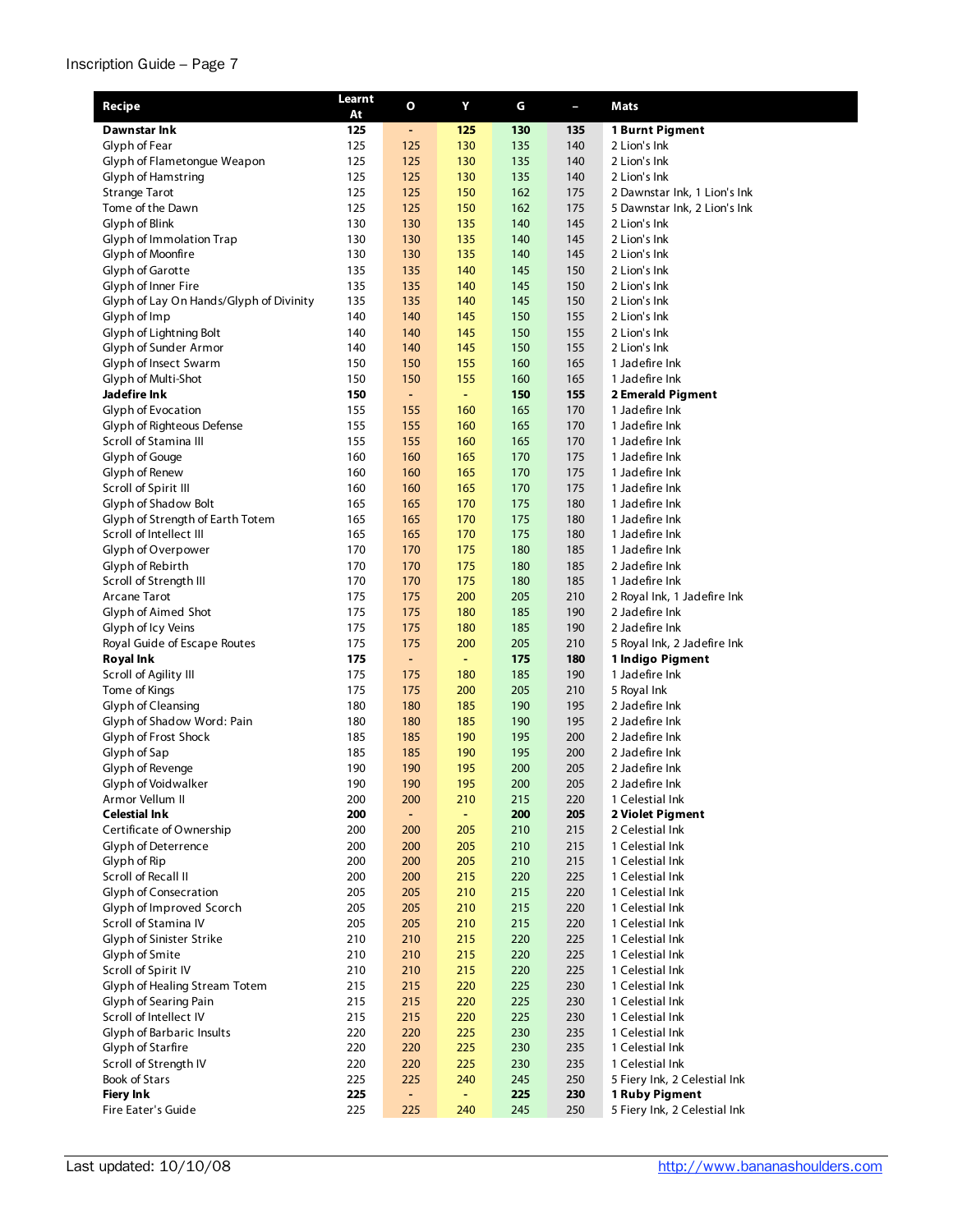#### Inscription Guide – Page 8

| Recipe                                                  | Learnt     | $\mathbf{o}$ | Υ                        | G          | T          | Mats                                           |
|---------------------------------------------------------|------------|--------------|--------------------------|------------|------------|------------------------------------------------|
|                                                         | At         |              |                          |            |            |                                                |
| Glyph of Disengage                                      | 225        | 225          | 230                      | 235        | 240        | 2 Celestial Ink                                |
| Glyph of Iceblock                                       | 225        | 225          | 230                      | 235        | 240        | 2 Celestial Ink                                |
| Scroll of Agility IV                                    | 225        | 225          | 230                      | 235        | 240        | 1 Celestial Ink                                |
| Shadowy Tarot                                           | 225        | 225          | 240                      | 245        | 250        | 2 Fiery Ink, 1 Celestial Ink                   |
| Glyph of Crusader Strike                                | 230        | 230          | 235                      | 240        | 245        | 2 Celestial Ink                                |
| Glyph of Dispel Magic                                   | 230        | 230          | 235                      | 240        | 245<br>250 | 1 Celestial Ink<br>2 Celestial Ink             |
| Glyph of Lesser Healing Wave<br>Glyph of Slice and Dice | 235<br>235 | 235<br>235   | 240<br>240               | 245<br>245 | 250        | 2 Celestial Ink                                |
| Weapon Vellum II                                        | 235        | 235          | 250                      | 255        | 260        | 1 Fiery Ink, 1 Celestial Ink                   |
| Glyph of Cleaving                                       | 240        | 240          | 245                      | 250        | 255        | 1 Celestial Ink                                |
| Glyph of Soulstone                                      | 240        | 240          | 245                      | 250        | 255        | 2 Celestial Ink                                |
| Scroll of Stamina V                                     | 250        | 250          | 255                      | 260        | 265        | 1 Shimmering Ink                               |
| <b>Shimmering Ink</b>                                   | 250        | ÷            | $\blacksquare$           | 250        | 255        | 2 Silvery Pigment                              |
| Scroll of Spirit V                                      | 255        | 255          | 260                      | 265        | 270        | 1 Shimmering Ink                               |
| Glyph of Freezing Trap                                  | 260        | 260          | 265                      | 270        | 275        | 1 Shimmering Ink                               |
| Glyph of Shred                                          | 260        | 260          | 265                      | 270        | 275        | 1 Shimmering Ink                               |
| Scroll of Intellect V                                   | 260        | 260          | 265                      | 270        | 275        | 1 Shimmering Ink                               |
| Glyph of Bone Shield                                    | 265        | 265          | 270                      | 275        | 280        | 1 Shimmering Ink                               |
| Glyph of Exorcism                                       | 265        | 265          | 270                      | 275        | 280        | 1 Shimmering Ink                               |
| Scroll of Strength V                                    | 265        | 265          | 270                      | 275        | 280        | 1 Shimmering Ink                               |
| Glyph of Fear Ward                                      | 270        | 270          | 275                      | 280        | 285        | 1 Shimmering Ink                               |
| Glyph of Frost Strike                                   | 270        | 270          | 275                      | 280        | 285        | 1 Shimmering Ink                               |
| Scroll of Agility V                                     | 270        | 270          | 275                      | 280        | 285        | 1 Shimmering Ink                               |
| Darkmoon Card                                           | 275        | 275          | 290                      | 295        | 300        | 5 Ink of the Sky, 2 Shimmering Ink             |
| Glyph of Shadowburn                                     | 275        | 275          | 280                      | 285        | 290        | 1 Shimmering Ink                               |
| Glyph of Water Mastery                                  | 275        | 275          | 280                      | 285        | 290        | 1 Shimmering Ink                               |
| Ink of the Sky                                          | 275        | 275          | 290                      | 295        | 300        | 1 Sapphire Pigment                             |
| Manual of Clouds                                        | 275        | 275          | 290                      | 295        | 300        | 8 Ink of the Sky, 4 Shimmering Ink             |
| Stormbound Tome                                         | 275        | 275          | 290                      | 295        | 300        | 8 Ink of the Sky, 4 Shimmering Ink             |
| Glyph of Icy Touch<br>Glyph of Mana Gem                 | 280<br>280 | 280<br>280   | 285<br>285               | 290<br>290 | 295<br>295 | 1 Shimmering Ink<br>1 Shimmering Ink           |
| Glyph of Death Grip                                     | 285        | 285          | 290                      | 295        | 300        | 1 Shimmering Ink                               |
| Glyph of Execution                                      | 285        | 285          | 290                      | 295        | 300        | 1 Shimmering Ink                               |
| Glyph of Sprint                                         | 285        | 285          | 290                      | 295        | 300        | 1 Shimmering Ink                               |
| Scroll of Stamina VI                                    | 290        | 290          | 300                      | 305        | 310        | 1 Ethereal Ink                                 |
| Scroll of Spirit VI                                     | 295        | 295          | 305                      | 310        | 315        | 1 Ethereal Ink                                 |
| <b>Ethereal Ink</b>                                     | 300        | ÷            | Ξ                        | 300        | 305        | 2 Nether Pigment                               |
| Glyph of Earthliving Weapon                             | 300        | 300          | 305                      | 310        | 315        | 1 Ethereal Ink                                 |
| Glyph of Flash of Light                                 | 300        | 300          | 305                      | 310        | 315        | 1 Ethereal Ink                                 |
| Glyph of Plague Strike                                  | 300        | 300          | 305                      | 310        | 315        | 1 Ethereal Ink                                 |
| Scroll of Agility VI                                    | 300        | 300          | 320                      | 325        | 330        | 1 Ethereal Ink                                 |
| Scroll of Strength VI                                   | 305        | 305          | 315                      | 320        | 320        | 1 Ethereal Ink                                 |
| Glyph of Feint                                          | 305        | 305          | 310                      | 315        | 320        | 1 Ethereal Ink                                 |
| Glyph of Unbreakable Armor                              | 305        | 305          | 310                      | 315        | 320        | 1 Ethereal Ink                                 |
| Glyph of Rake                                           | 310        | 310          | 315                      | 320        | 325        | 1 Ethereal Ink                                 |
| Glyph of Rune Tap                                       | 310        | 310          | 315                      | 320        | 325        | 1 Ethereal Ink                                 |
| Scroll of Intellect VI                                  | 310        | $\ddot{?}$   | $\overline{\mathcal{L}}$ | 315        | 320        | 1 Ethereal Ink                                 |
| Glyph of Holy Nova                                      | 315        | 315          | 320                      | 325        | 330        | 1 Ethereal Ink                                 |
| Glyph of Rapid Fire<br>Glyph of Blood Strike            | 315<br>320 | 315<br>320   | 320<br>325               | 325<br>330 | 330<br>335 | 1 Ethereal Ink<br>1 Ethereal Ink               |
| Glyph of Sweeping Strikes                               | 320        | 320          | 325                      | 330        | 335        | 1 Ethereal Ink                                 |
| <b>Book of Clever Tricks</b>                            | 325        | 325          | 340                      | 345        | 350        | 6 Darkflame Ink, 3 Ethereal Ink                |
| Darkflame Ink                                           | 325        | ٠.           | ٠                        | 325        | 330        | 1 Ebon Pigment                                 |
| Glyph of Mage Armor                                     | 325        | 325          | 330                      | 335        | 340        | 2 Ethereal Ink                                 |
| Glyph of Succubus                                       | 325        | 325          | 330                      | 335        | 340        | 2 Ethereal Ink                                 |
| Greater Darkmoon Card                                   | 325        | 325          | 340                      | 345        | 350        | 3 Darkflame Ink, 3 Primal Life, 1 Ethereal Ink |
| Hellfire Tome                                           | 325        | 325          | 340                      | 345        | 350        | 6 Darkflame Ink, 3 Ethereal Ink                |
| Glyph of Scourge Strike                                 | 330        | 330          | 335                      | 340        | 345        | 2 Ethereal Ink                                 |
| Glyph of Windfury Weapon                                | 330        | 330          | 335                      | 340        | 345        | 2 Ethereal Ink                                 |
| Glyph of Arcane Power                                   | 335        | 335          | 340                      | 345        | 350        | 2 Ethereal Ink                                 |
| Glyph of Seal of Command                                | 335        | 335          | 340                      | 345        | 350        | 2 Ethereal Ink                                 |
| Glyph of Ambush                                         | 340        | 340          | 345                      | 350        | 355        | 2 Ethereal Ink                                 |
| Glyph of Death Strike                                   | 340        | 340          | 345                      | 350        | 355        | 2 Ethereal Ink                                 |
| Glyph of Vampiric Blood                                 | 345        | 345          | 350                      | 355        | 360        | 2 Ethereal Ink                                 |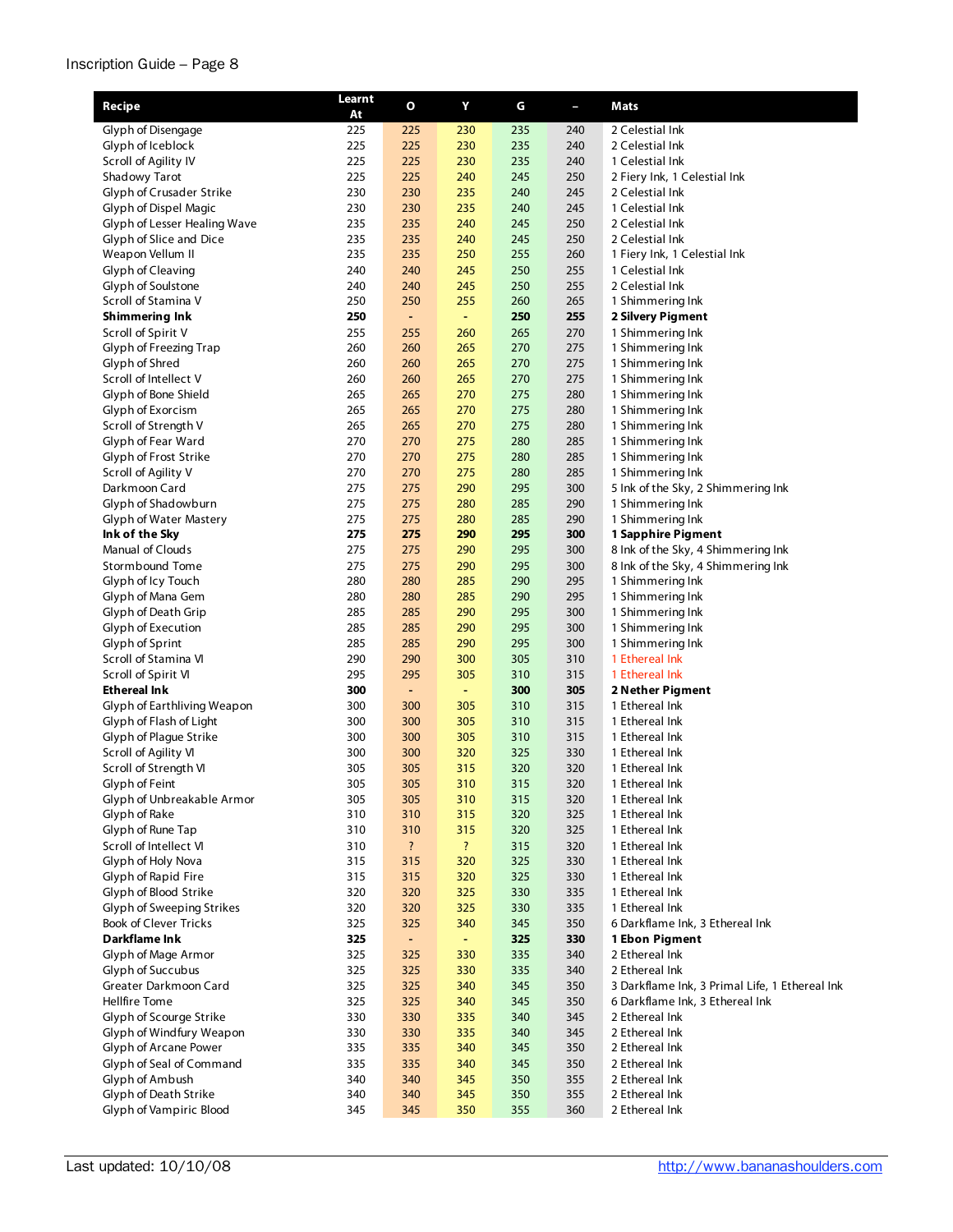#### Inscription Guide – Page 9

| Recipe                         | Learnt<br>At | O   |     | G   | I   | Mats           |
|--------------------------------|--------------|-----|-----|-----|-----|----------------|
| Glyph of Whirlwind             | 345          | 345 | 350 | 355 | 360 | 1 Ethereal Ink |
| Glyph of Banish                | 350          | 350 | 355 | 360 | 365 | 2 Ethereal Ink |
| Glyph of Frenzied Regeneration | 350          | 350 | 355 | 360 | 365 | 2 Ethereal Ink |
| Glyph of Frost Trap            | 350          | 350 | 355 | 360 | 365 | 2 Ethereal Ink |
| Glyph of Mind Flay             | 350          | 350 | 355 | 360 | 365 | 2 Ethereal Ink |
| Glyph of the Ghoul             | 350          | 350 | 355 | 360 | 365 | 2 Ethereal Ink |

Note that there are some inconsistencies in these recipes; in particular, the only recipes which are orange up to 300 skill require Ethereal Ink, which you can't make until 300 skill. This is likely to be fixed in an upcoming PTR build.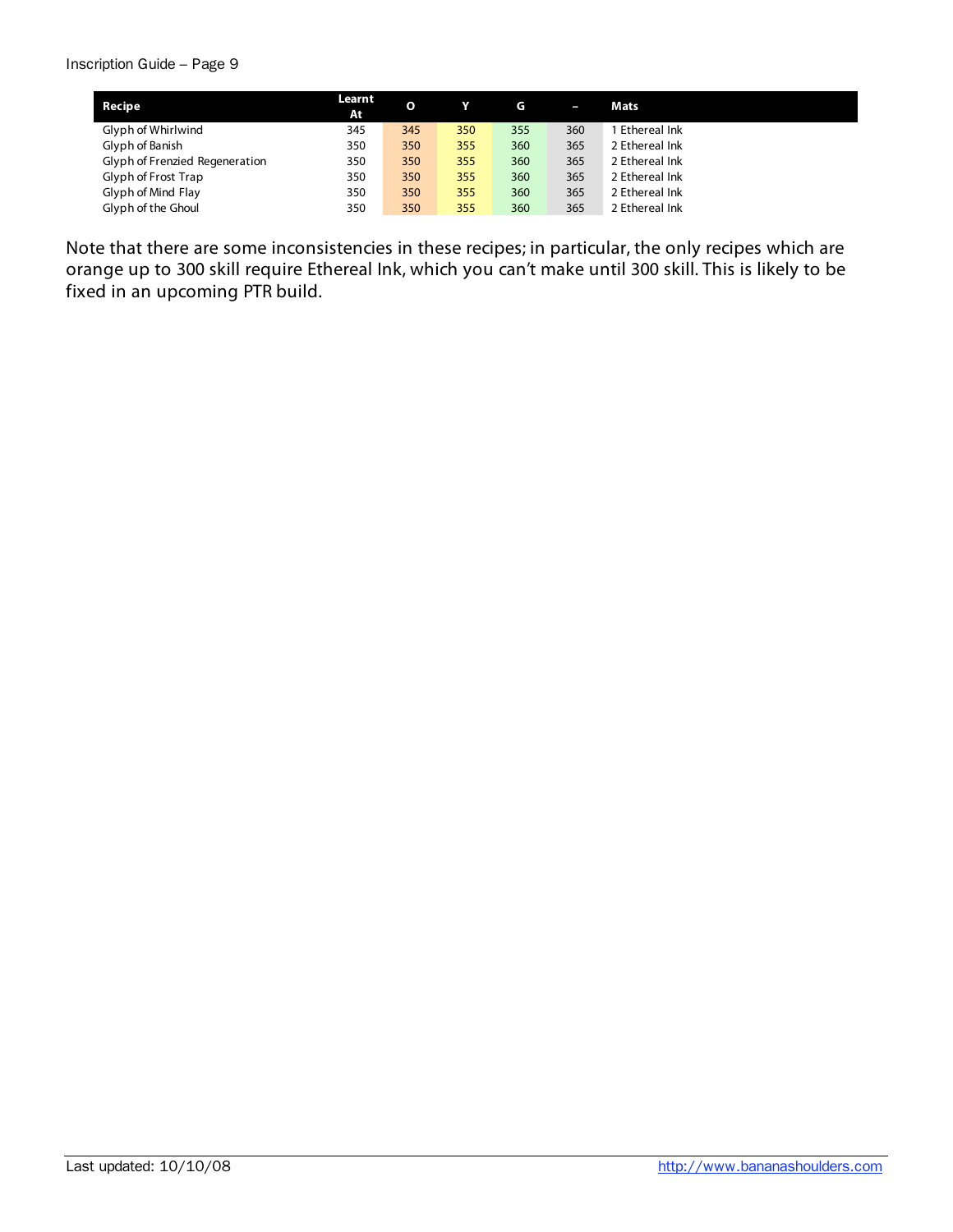# **4. Levelling to 355**

This is my recommended levelling path. Please see below for more details about the decisions involved!

### **Recommended Path**

| <b>Skill</b> | <b>Recipe</b>                     | <b>Materials (not including</b><br>parchment from vendor) |                                                                      |
|--------------|-----------------------------------|-----------------------------------------------------------|----------------------------------------------------------------------|
| $1 - 18$     | Ivory Ink x17                     | 17 Alabaster Pigment                                      |                                                                      |
| 19-35        | Scroll of Int, Spirit or Stam x17 | 17 Ivory Ink*                                             | Note: keep all inks you make, as you'll need                         |
| $36 - 55$    | Moonglow Ink x25                  | 50 Alabaster Pigment                                      | almost all of them (except the Darkflame                             |
| 56-75        | Armor Vellum x20                  | 20 Moonglow Ink*                                          | Ink) for later skillups. Anything marked with                        |
| 76           | Minor Inscription Research x1     | 1 Moonglow Ink*                                           | a * is a component you should have made in                           |
| 77-80        | Midnight Ink x25                  | 50 Dusky Pigment                                          | a previous step.                                                     |
| 81-95        | Any orange Glyphs x15             | 15 Midnight Ink*                                          |                                                                      |
| 96-100       | Any orange Glyphs x5              | 10 Midnight Ink*                                          |                                                                      |
| 101-105      | Lion's Ink x79                    | 158 Golden Pigment                                        |                                                                      |
| 106-120      | Any orange Glyphs x15             | 15 Lion's Ink*                                            |                                                                      |
| 121-145      | Any orange Glyphs x25             | 50 Lion's Ink*                                            |                                                                      |
| 146-150      | Any yellow Glyphs x5+             | 10-14 Lion's Ink*                                         |                                                                      |
| 151-155      | Jadefire Ink x74                  | 148 Emerald Pigment                                       |                                                                      |
| 156-175      | Any orange Glyphs x20             | 20 Jadefire Ink*                                          |                                                                      |
| 176-195      | Any orange Glyphs x20             | 40 Jadefire Ink*                                          |                                                                      |
| 195-200      | Any yellow Glyphs x5+             | 10-14 Jadefire Ink*                                       |                                                                      |
| 201-205      | Celestial Ink x74                 | 148 Violet Pigment                                        |                                                                      |
| 206-215      | Scroll of Recall II x10           | 10 Celestial Ink*                                         |                                                                      |
| 216-225      | Any orange Glyphs x10             | 10 Celestial Ink*                                         |                                                                      |
| 226-245      | Any orange Glyphs x20             | 40 Celestial Ink*                                         |                                                                      |
| 246-250      | Any yellow Glyphs x5+             | 5-14 Celestial Ink*                                       |                                                                      |
| 251-255      | Shimmering Ink x62                | 124 Silvery Pigment                                       |                                                                      |
| 256-260      | Scroll of Spirit V x5             | 5 Shimmering Ink*                                         |                                                                      |
| 261-290      | Any orange Glyphs x30             | 30 Shimmering Ink*                                        | Note that 295-300 is a problem area; the                             |
| 291-295      | Any yellow Glyphs x5+             | 7 Shimmering Ink*                                         | only recipes which are orange up to 300 skill                        |
| 296-300      | Any green Glyphs x20              | 20 Shimmering Ink*                                        | require Ethereal Ink, which you can't make                           |
| 301-305      | Ethereal Ink x134                 | 268 Nether Pigment                                        | until 300 skill. The guide assumes you won't                         |
| 306-325      | Any orange Glyphs x20             | 20 Ethereal Ink*                                          | use these recipes. If you have access to a                           |
| 326-355      | Any orange Glyphs x30             | 60 Ethereal Ink*                                          | more advanced Scribe you can ask them to                             |
| 356-360      | Any yellow Glyphs x5+             | 10-14 Ethereal Ink*                                       | make the Ink for you, which can save you a<br>lot of Shimmering Ink. |
| 361-365      | Any green Glyphs x20              | 40 Ethereal Ink*                                          |                                                                      |

There may be some occasions where you can capitalize on a cheaper recipe due to incorrect costs – for instance, among the glyphs that cost 2 inks each there's the occasional glyph costing 1. I haven't included these in the recommended path as I expect these errors to be fixed before Inscription goes live – but if they're not, do make use of them!

| <b>Number of Pigments</b><br>Reguired | <b>Number of Herbs to Get</b><br>Pigments |                                                                           |
|---------------------------------------|-------------------------------------------|---------------------------------------------------------------------------|
| 77 Alabaster Pigment                  | 150                                       |                                                                           |
| 50 Dusky Pigment                      | 100                                       | The numbers required can be made up of any of those herbs. For            |
| 158 Golden Pigment                    | 285                                       | instance, if you need 150 Earthroot, Peacebloom, or Silverleaf, you could |
| 148 Emerald Pigment                   | 270                                       | have 45 Earthroot, 10 Peacebloom and 95 Silverleaf. Just make sure        |
| 148 Violet Pigment                    | 270                                       | they're in multiples of 5, as you can't mill less than 5 of a herb.       |
| 138 Silvery Pigment                   | 260                                       |                                                                           |
| 268 Nether Pigment                    | 490                                       |                                                                           |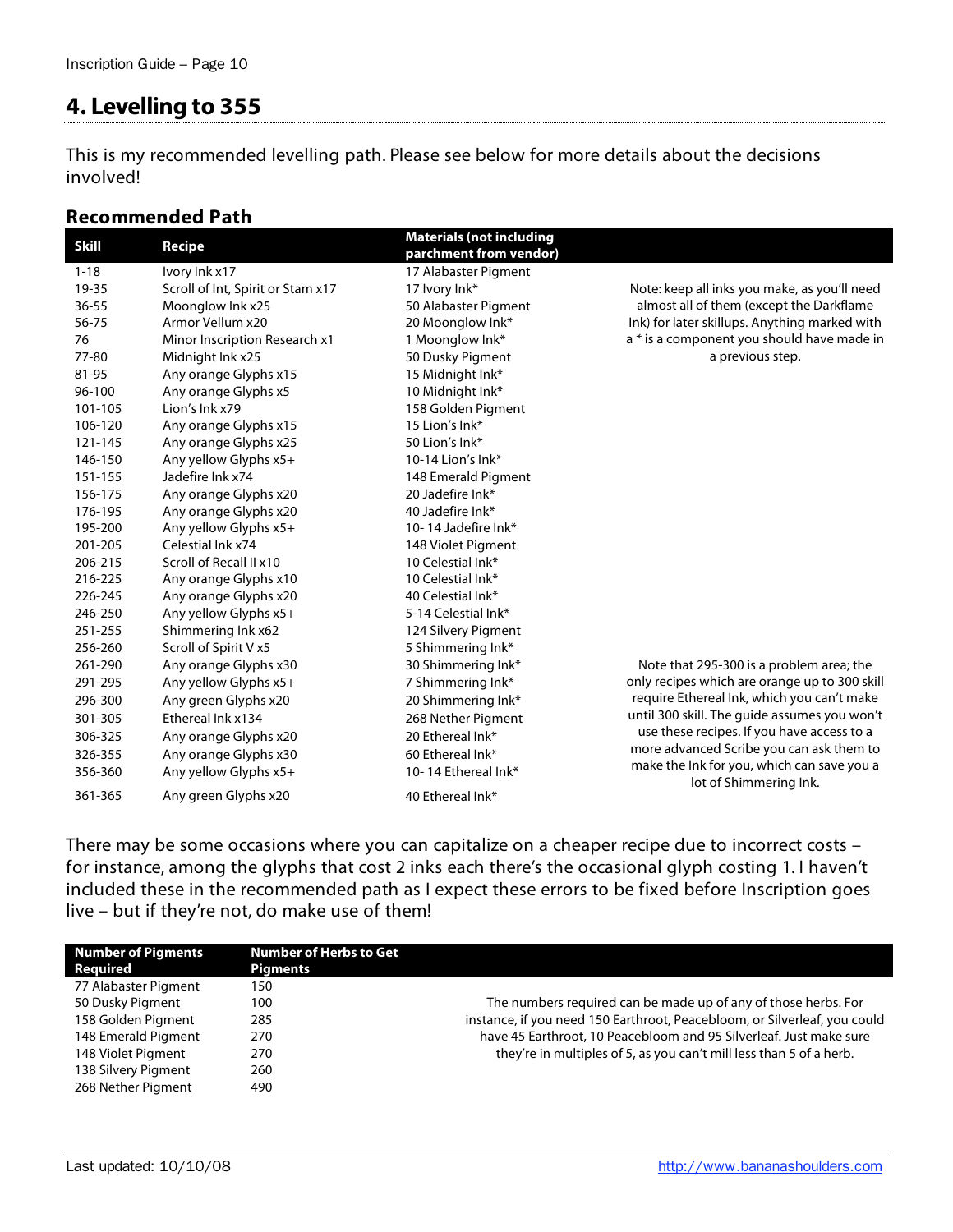Above is a recommended levelling path. There are some points where you can't guarantee the best choice of what to make:

- Do you make an orange item, or try and skill up on greens with afar smaller mats cost?
- If you get lucky with rare pigments from your milling, you can get 'free' skill points from making items with the rare pigments and inks.

However, I've tried to take these factors into account wherever possible.

Finally, where the recommended path relies on yellow or green recipes to skill up, I've tried to allow enough materials to make sure you get the necessary skill points; however, I can't guarantee the outcome of something random. I have generally assumed that 5 skillpoints requires ~7 combines for a yellow recipe, and ~20 combines for a green recipe.

### **Stopping at 355**

Please note that this guide covers powerlevelling to 355, and not 375 or 450. This is due to the following factors:

- The recipes learnt up to 350 skill will go grey at 365 skill.
- There are no recipes beyond 350 until you reach Northrend; levelling beyond 365 skill is not possible until WotLK is released.
- Most people who use guides of this nature want to know what to stockpile before the profession is implemented, not what to gather in Northrend as they level.

**Note that there's no benefit to going past 350 skill until WotLK is released; if you're not interested in maxing out your skill level just for the sake of it, you can cut down on Outland herbs by about 40%.**

# **Picking Which Glyphs to Make**

Note that there are no "higher level" versions of a Glyph available; each spell has one Major Glyph available. This means that almost every Glyph you make while you level may be useful even to high level characters; it's not like grinding other professions where you make bagfuls of lowbie items that you'll just wind up vendoring. Thus, when you have choices available about what to make, you may wish to consider:

- which Glyphs you'll want to use yourself
- which Glyphs your guildmates or friends might need
- which Glyphs are considered powerful/useful by high-level players of each class; these will sell well

# **A Final Caveat**

Inscription is still in a state of flux! **Until it goes live, there's no guarantee that Blizzard won't change all the recipes** around tomorrow. This is a recommended levelling guide based on the PTR/beta build when it was written, with updates written in where possible, but as always there can be no guarantees that this will be entirely accurate when 3.0.2 goes live.